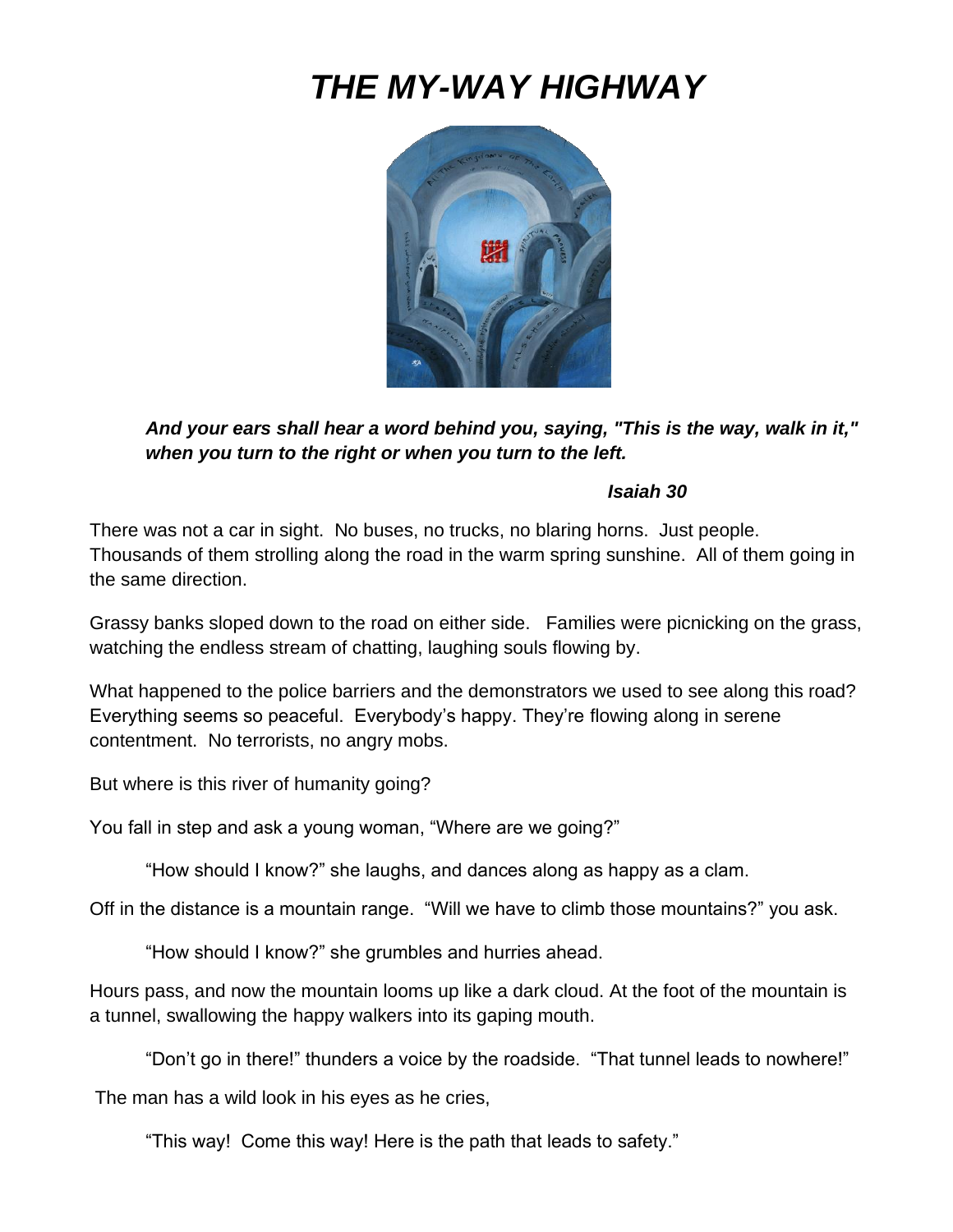The human stream ignores the wild-eyed stranger as it flows into the tunnel. Young and old. Mothers, fathers and children. Soldiers and sailors, business suits, clerical collars, musicians, artists, politicians. They keep marching blissfully into the tunnel, and are never seen again.

"This way, people! This is your last chance. Over here! Take this path. It's your only hope!" shouts the wild-eyed prophet.

"He's a mad man," says a well-dressed clergyman, shaking his head and rolling his eyes.

"When did they let him out," laughs a young woman, as she tosses her empty water bottle.

But hold on! A handful of people are peeling away from the crowded road and following a narrow path in the shadow of the mountain cliffs.



You decide to take the old prophet's advice and join the breakaways. Things are strangely silent as you trudge along the narrow path together.

Was that old man telling the truth? How can we be sure?

After many hours you and your fellow pilgrims cross a stone bridge over a rushing river. Through the trees you can see a magnificent palace. Everyone gathers before its massive door and waits.

The door opens; a woman dressed in white opens her arms toward the group and says, "Come, for all things are now ready."

She leads the pilgrims into a Banquet Hall with a table piled high with food.

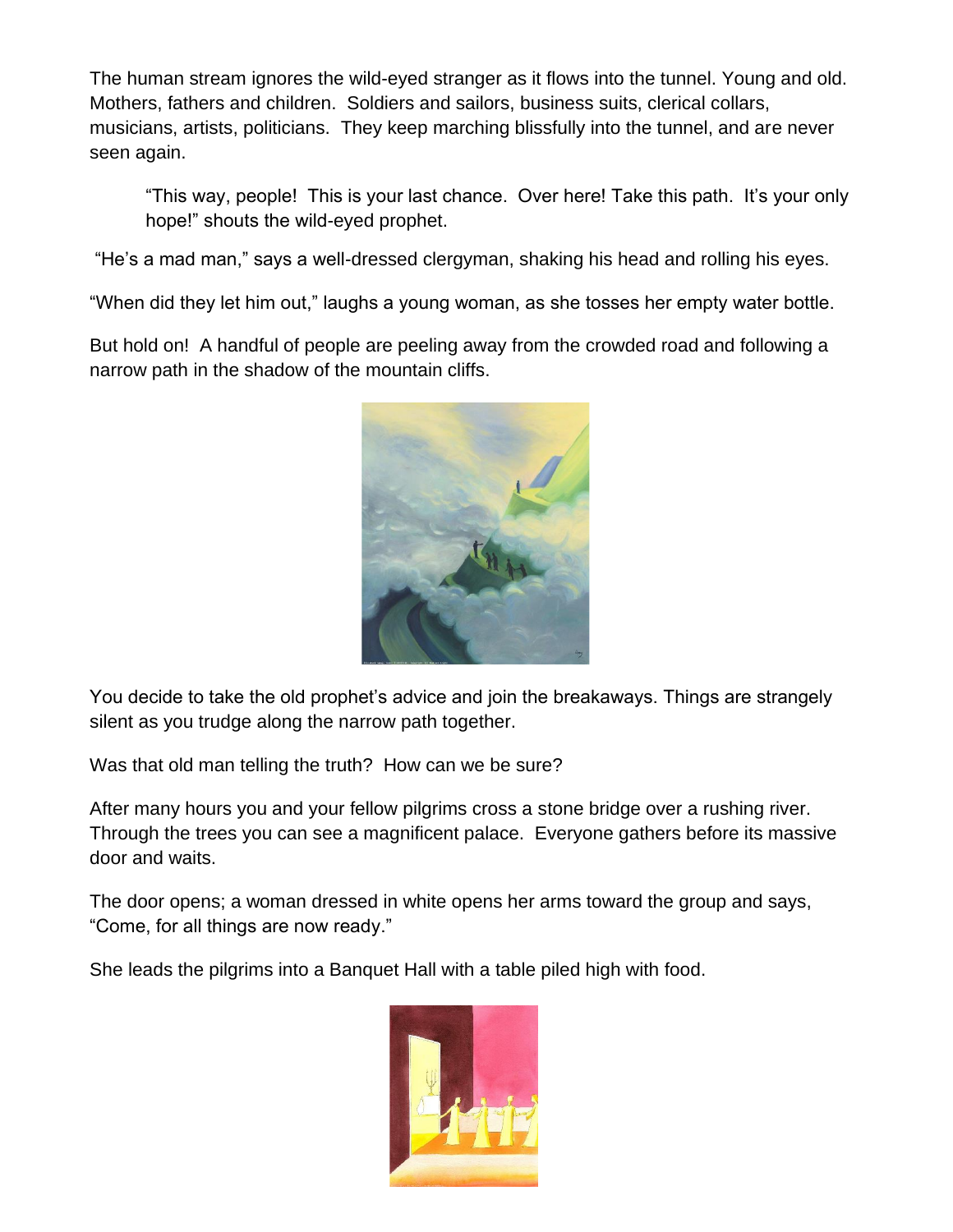Gathered around the table are people from every nation on earth, joyfully eating and drinking and talking. You are ushered to a chair with a gold plate engraved with your name.

\_\_\_\_\_\_\_\_\_\_\_\_\_\_\_

It's called the *My Way Highway*. When I travel this road, I am focused on doing things my way, pursuing my dreams, my fulfillment, my security.

On this road I am told that I have every right to have things go my way. All I have to do is buy the mouthwash that will make me desirable, get those investments that will make me secure, buy the car that will impress the world. It's the road to success and satisfaction.

It's surprising how many Christian folks travel this road. Even though they're into Christian culture, Christian literature, Christian music, Christian TV, they're still on the My Way Highway. Yes, and in our churches we hear such comforting messages, such soothing words. "Everything's going to be okay," is the message that soothes our souls.

But here's this guy calling out to us, "Don't go there! Turn around! Come this way!"

He points to a puny little gate and a puny little path that runs below the cliffs with only a few travelers making their way toward a thing he calls the Kingdom of God.

# *"Enter by the narrow gate; for the gate is wide and the way is easy, that leads to destruction, and those who enter by it are many. For the gate is narrow and the way is hard, that leads to life, and those who find it are few." (Matthew 7)*

When Jesus says, "Follow me," he's calling us to something very different from the *My Way Highway*. He's calling us to follow him on the one path that leads to Paradise, that *IS* Paradise all the way to Paradise.

That narrow path which few dare to take is the one path of true freedom. Right here, in the middle of this crazy world, is a path that is flooded with the light of heaven.



## **This path is the doorway to the Kingdom of God.**

**It IS God's kingdom.**